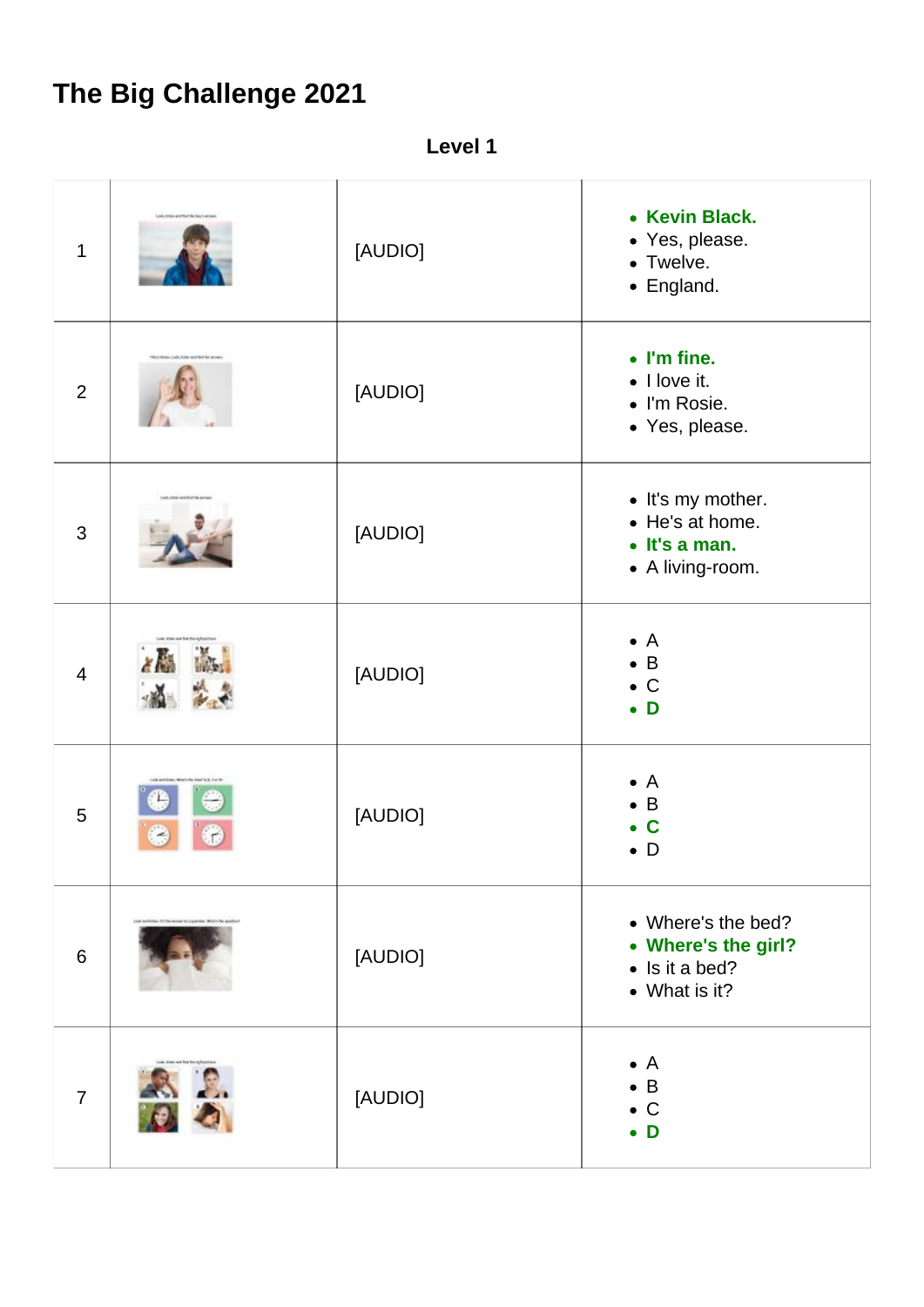| $\boldsymbol{8}$ |                                            | [AUDIO] | $\bullet$ A<br>$\bullet$ B<br>$\bullet$ C<br>$\bullet$ D                                                                   |
|------------------|--------------------------------------------|---------|----------------------------------------------------------------------------------------------------------------------------|
| 9                |                                            | [AUDIO] | $\bullet$ A<br>$\bullet$ B<br>$\bullet$ C<br>$\bullet$ D                                                                   |
| 10               | Library forth-right ener<br>12345<br>67890 | [AUDIO] | • Eleven<br>• Twelve<br>• Fifteen<br>$\bullet$ Ten                                                                         |
| 11               |                                            | [AUDIO] | $\bullet$ A<br>$\bullet$ B<br>$\bullet$ C<br>$\bullet$ D                                                                   |
| 12               |                                            | [AUDIO] | • Yes, it is.<br>• Yes, it's a phone.<br>• No, I'm not.<br>• No, it's my phone.                                            |
| 13               |                                            | [AUDIO] | $\bullet$ A<br>$\bullet$ B<br>$\bullet$ C<br>$\bullet$ D                                                                   |
| 14               |                                            | [AUDIO] | • A window.<br>• A kitchen.<br>• A table.<br>$\bullet$ A door.                                                             |
| 15               |                                            | [AUDIO] | • On the right of the<br>picture.<br>• Behind his son.<br>• Behind the man and the<br>woman.<br>• In front of his parents. |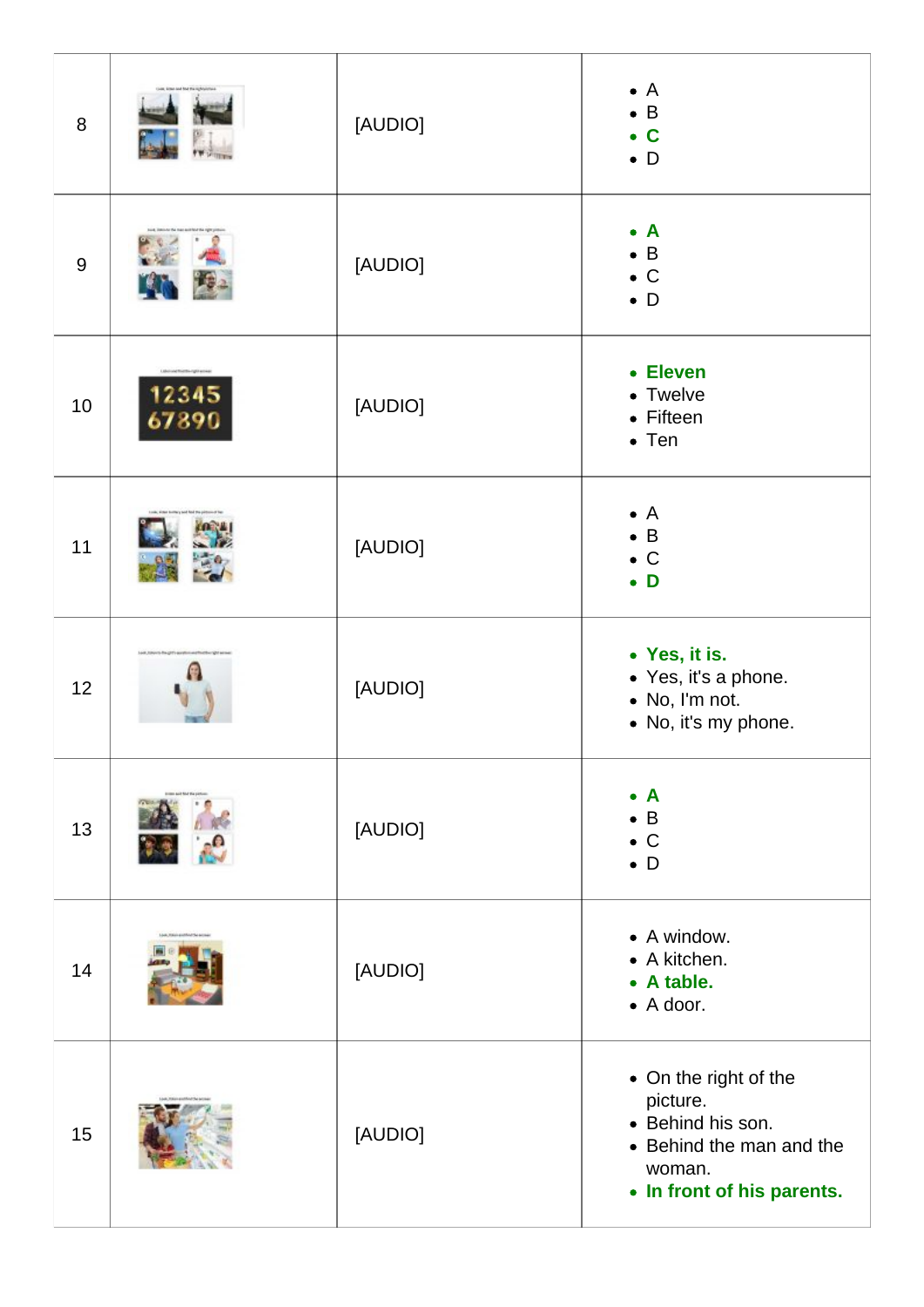| 16 |                                                                | [AUDIO] | • White<br>$\bullet$ Blue<br>• Orange<br>$\bullet$ Red                                                      |
|----|----------------------------------------------------------------|---------|-------------------------------------------------------------------------------------------------------------|
| 17 |                                                                | [AUDIO] | • No, it isn't.<br>• It's there.<br>• Yes, there is.<br>• Yes, it is.                                       |
| 18 |                                                                | [AUDIO] | $\bullet$ A<br>B<br>$\bullet$ C<br>$\bullet$ D                                                              |
| 19 | Lock and total                                                 | [AUDIO] | • a river, flowers, walls<br>• the sky, trees, snow<br>• the sea, boats, glue<br>· a bridge, hills, clouds  |
| 20 |                                                                | [AUDIO] | $\bullet$ A<br>B<br>C<br>D<br>$\bullet$                                                                     |
| 21 | pating these entrances to the quantities effect's higher to    | [AUDIO] | • Yes, I go to school.<br>• No, you aren't.<br>• No, I'm staying at<br>home.<br>• No, I don't go to school. |
| 22 | Listen. What day is it<br>tomorrow?                            | [AUDIO] | • Wednesday<br>• Friday<br>• Monday<br>• Tuesday                                                            |
| 23 | Listen to the phone<br>conversation. What's<br>the man's name? | [AUDIO] | • Jilray<br>• Gilray<br>• Gelary<br>• Gilrew                                                                |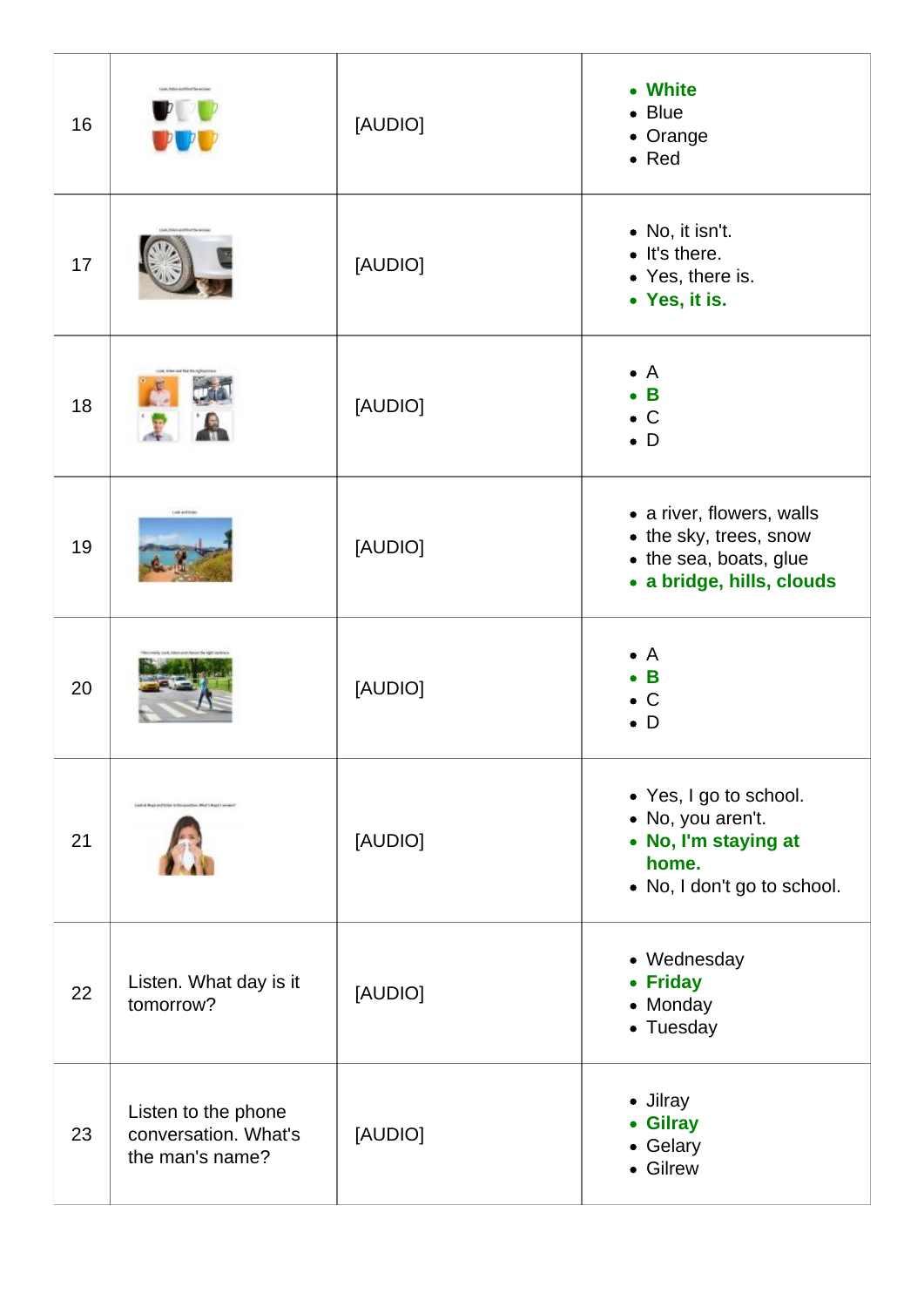| 24 | Listen to the<br>conversation. Where<br>are they?                        | [AUDIO] | • At the man's home.<br>• At a travel agency.<br>• In a restaurant.<br>• In the woman's kitchen.                               |
|----|--------------------------------------------------------------------------|---------|--------------------------------------------------------------------------------------------------------------------------------|
| 25 | Listen to the<br>conversation. What<br>can the woman say<br>now?         | [AUDIO] | • You're fine.<br>• What's wrong?<br>• Are you right?<br>· I don't know.                                                       |
| 26 | Listen to a woman and<br>her daughter. What<br>can the woman say<br>now? | [AUDIO] | • Enjoy your trip!<br>• Don't forget to write!<br>• Have a nice time!<br>• I hope you find Anna.                               |
| 27 |                                                                          | [AUDIO] | • What does it say?<br>• What's it about?<br>• Do you like it?<br>• How does it work?                                          |
| 28 | Listen to Tom. He's at<br>work. What's his job?                          | [AUDIO] | • He's a pilot.<br>• He works in a cinema.<br>• He gives information in a<br>railway station.<br>• He sells computer<br>games. |
| 29 | Listen. What's the<br>word?                                              | [AUDIO] | • peas<br>• police<br>$\bullet$ piece<br>• please                                                                              |
| 30 | Listen and find the<br>word that rhymes.                                 | [AUDIO] | • pays<br>$\bullet$ face<br>• says<br>• keys                                                                                   |
| 31 | Listen. What three<br>words can you hear?                                | [AUDIO] | • hand, here, fun<br>• hand, ear, phone<br>• ham, hear, phone<br>• and, her, fun                                               |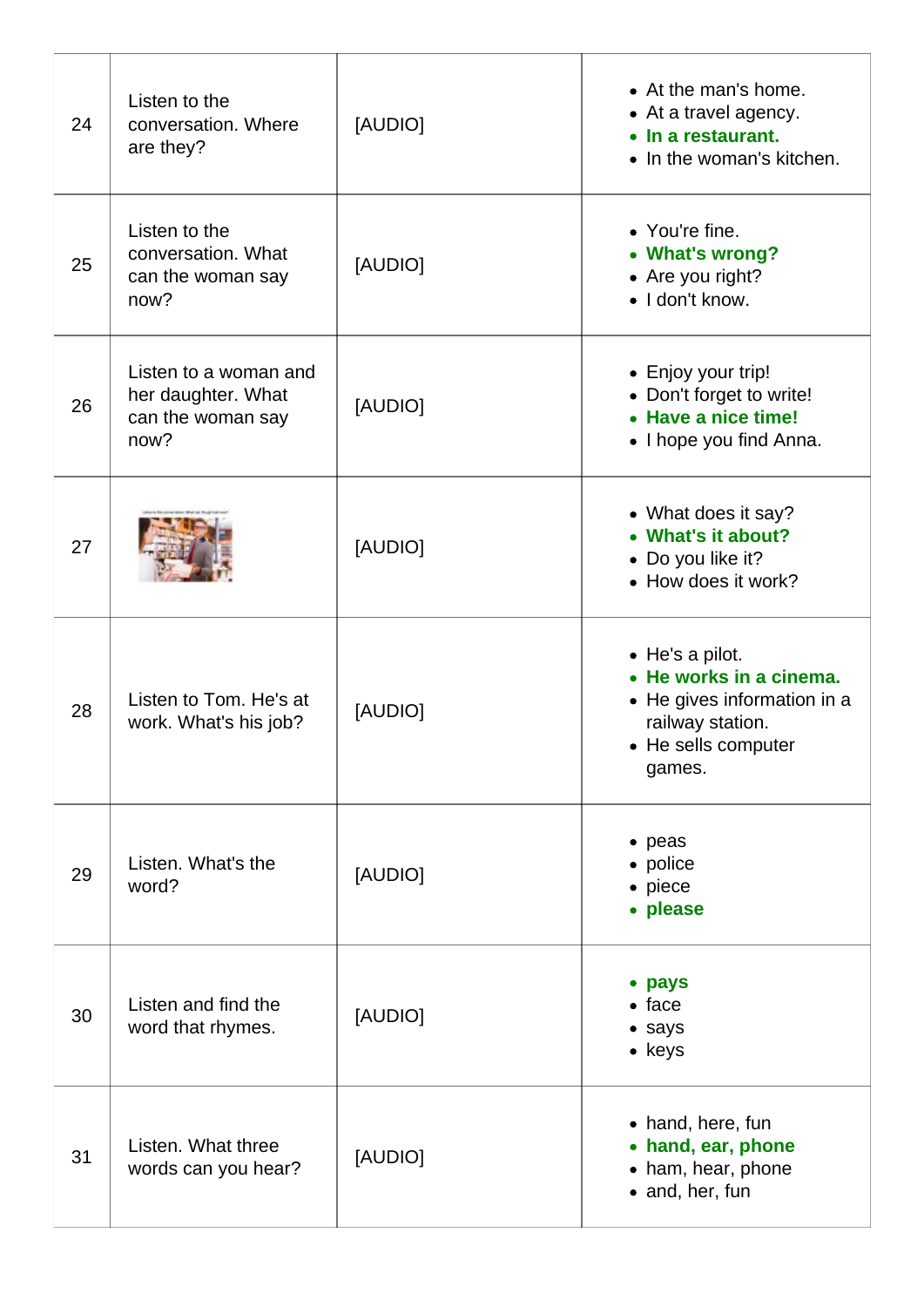| 32 |                                   | [AUDIO]                                              | • Liverpool<br>• Dublin<br>• London<br>• Edinburgh                                                   |
|----|-----------------------------------|------------------------------------------------------|------------------------------------------------------------------------------------------------------|
| 33 |                                   | [AUDIO]                                              | • The Underground<br>• The London Eye<br>• The River Thames<br>• Piccadilly Circus                   |
| 34 |                                   | My brother and sister<br>in the kitchen.             | $\bullet$ is<br>$\bullet$ am<br>$\bullet$ are<br>$\bullet$ have                                      |
| 35 |                                   | eat your spaghetti<br>with your fingers!             | • Don't<br>• You are<br>• Are you<br>$\bullet$ Not                                                   |
| 36 | <b>BRUS CATALOG AND RESIDENCE</b> | What  you  on<br>your head?                          | • have  got<br>• has  got<br>$\bullet$ are $\dots$ there<br>• got  there                             |
| 37 |                                   | go to the cinema<br>this evening?                    | $\bullet$ Is he<br>• Can we<br>• Want you<br>$\bullet$   like                                        |
| 38 |                                   | We  up at about 10<br>o'clock on Sunday<br>mornings. | • usually get<br>• have never<br>• not wake<br>• sometimes gets                                      |
| 39 |                                   | I've got some money in<br>my purse, but              | • I can't say how many<br>• I don't know how much<br>• there aren't a lot<br>• they don't make a lot |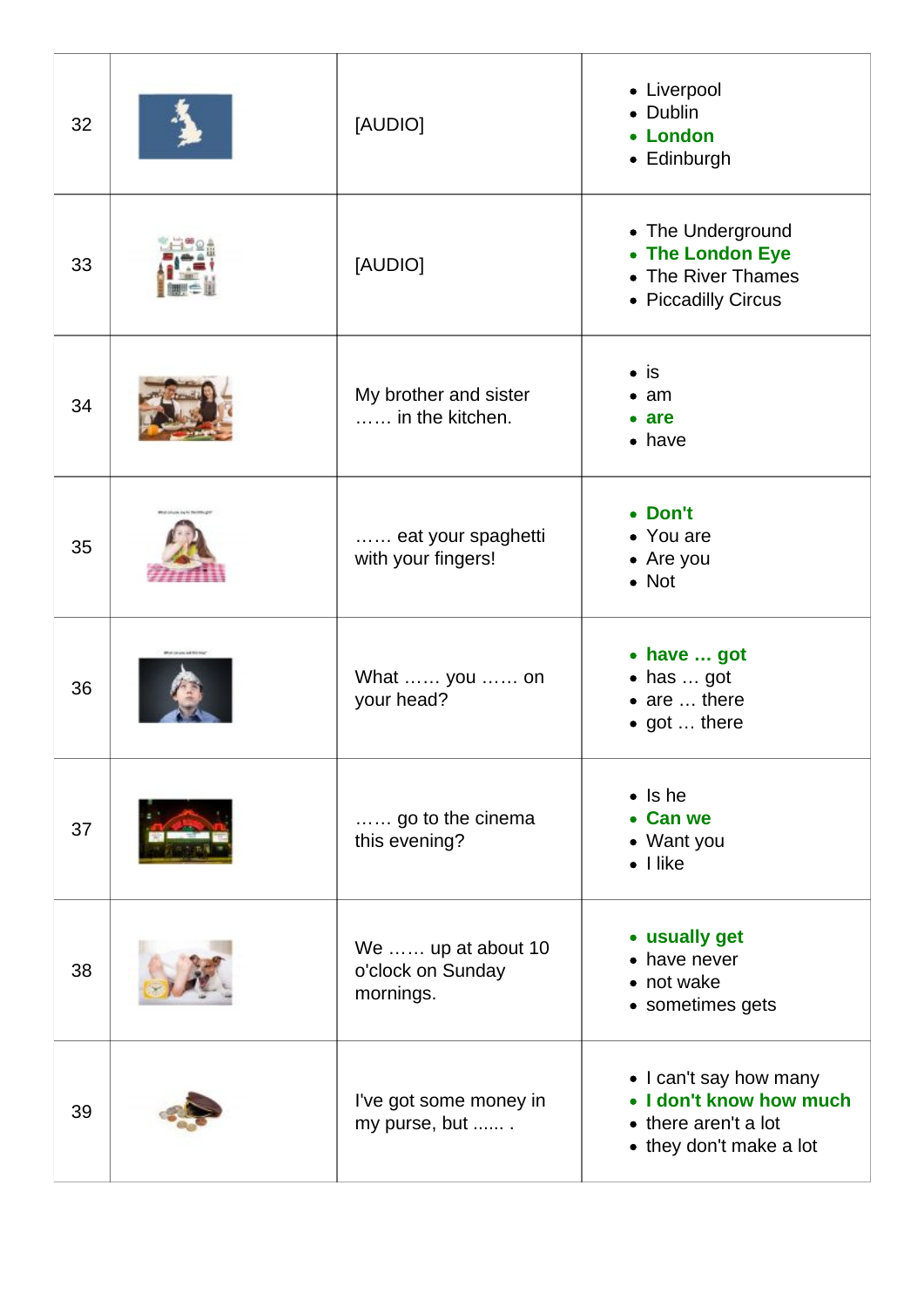| 40 |                                                  | Jennifer Freeman is                             | • John's wife<br>• Paula's mother<br>• Bill's sister<br>• John's aunt                                                                                                                                                                                                      |
|----|--------------------------------------------------|-------------------------------------------------|----------------------------------------------------------------------------------------------------------------------------------------------------------------------------------------------------------------------------------------------------------------------------|
| 41 |                                                  | John Harris                                     | • lives on a farm<br>• is in hospital<br>• lives in London<br>• is very bored                                                                                                                                                                                              |
| 42 |                                                  | John and Paula's<br>children  .                 | • can't visit their parents<br>very often<br>• see their grandparents<br>almost every day<br>• aren't having fun in<br><b>London at the moment</b><br>• always stay in London in<br>the summer                                                                             |
| 43 |                                                  | Find the true sentence.                         | • Paula's children can<br>do some of the jobs on<br>the farm.<br>• The children are<br>probably going to spend<br>a month in the country.<br>• Paula wants to know if<br>her parents can come to<br>London.<br>• Paula is worried<br>because her mother is in<br>hospital. |
| 44 | <b>ROBERT COMPANY</b><br>Scenething for Everywas | "Something for<br>Everyone" is the name of<br>. | • an old shop<br>• an episode of a TV<br>series<br>• a new TV series<br>• an old TV series                                                                                                                                                                                 |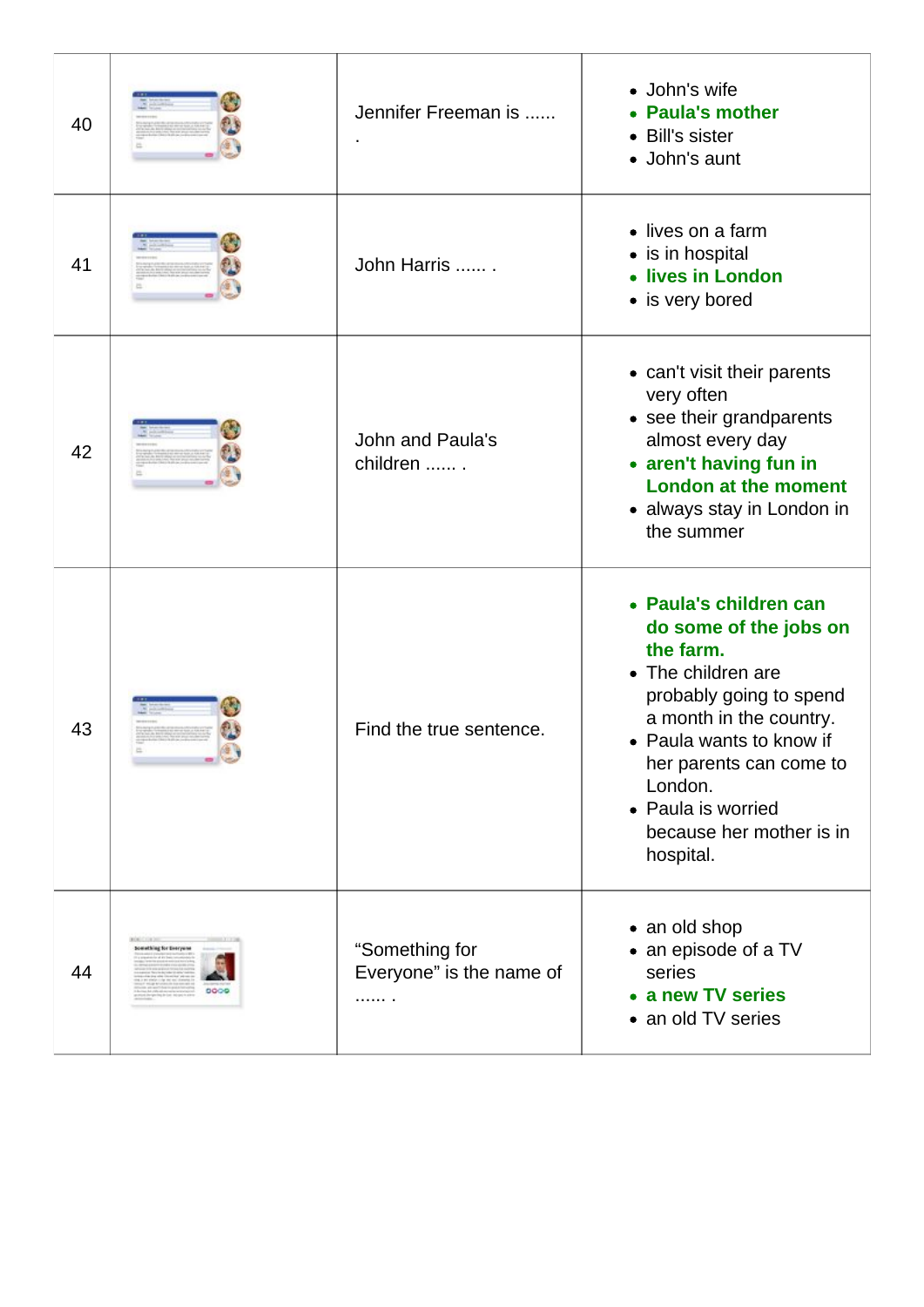| 45 | <b>MONECCOULD</b><br>Something for Everyway                    | The text is about                                                           | • a TV series that<br>everyone can watch<br>• the star of a new TV<br>series<br>• a TV programme just for<br>teenagers<br>$\bullet$ a popular TV<br>programme                                                                                                                   |
|----|----------------------------------------------------------------|-----------------------------------------------------------------------------|---------------------------------------------------------------------------------------------------------------------------------------------------------------------------------------------------------------------------------------------------------------------------------|
| 46 | <b>Something for Everywan</b>                                  | Jack's problem is that he<br>present for his<br>father.                     | • hasn't got time to look<br>for a<br>• can't find the right<br>birthday<br>• doesn't want to buy<br>• wants to buy an<br>expensive                                                                                                                                             |
| 47 | <b>ROBERT LIBERTS</b><br><b>Something for Everywan</b><br>0006 | When Jack looks in the<br>window of Old and New,<br>he  .                   | • can't see anything<br>because the window is<br>dirty<br>• thinks he's probably<br>going to find the right<br>present here<br>• doesn't think the shop<br>looks very nice<br>• is pleased to see some<br>interesting things                                                    |
| 48 | <b>ROBERT CORDINA</b><br>Something for Everywan                | Find the true sentence.                                                     | • Jack goes into the shop<br>because it looks<br>interesting.<br>• Jack finds Old and New<br>the day before his<br>birthday.<br>• The old man says he is<br>sure that Jack can find<br>something he likes in<br>the shop.<br>• There's nothing in the<br>window of Old and New. |
| 49 |                                                                | When people have a<br>traditional English<br>breakfast, they often eat<br>. | $\bullet$ tea<br>• roast beef<br>• bacon and eggs<br>• apple pie                                                                                                                                                                                                                |